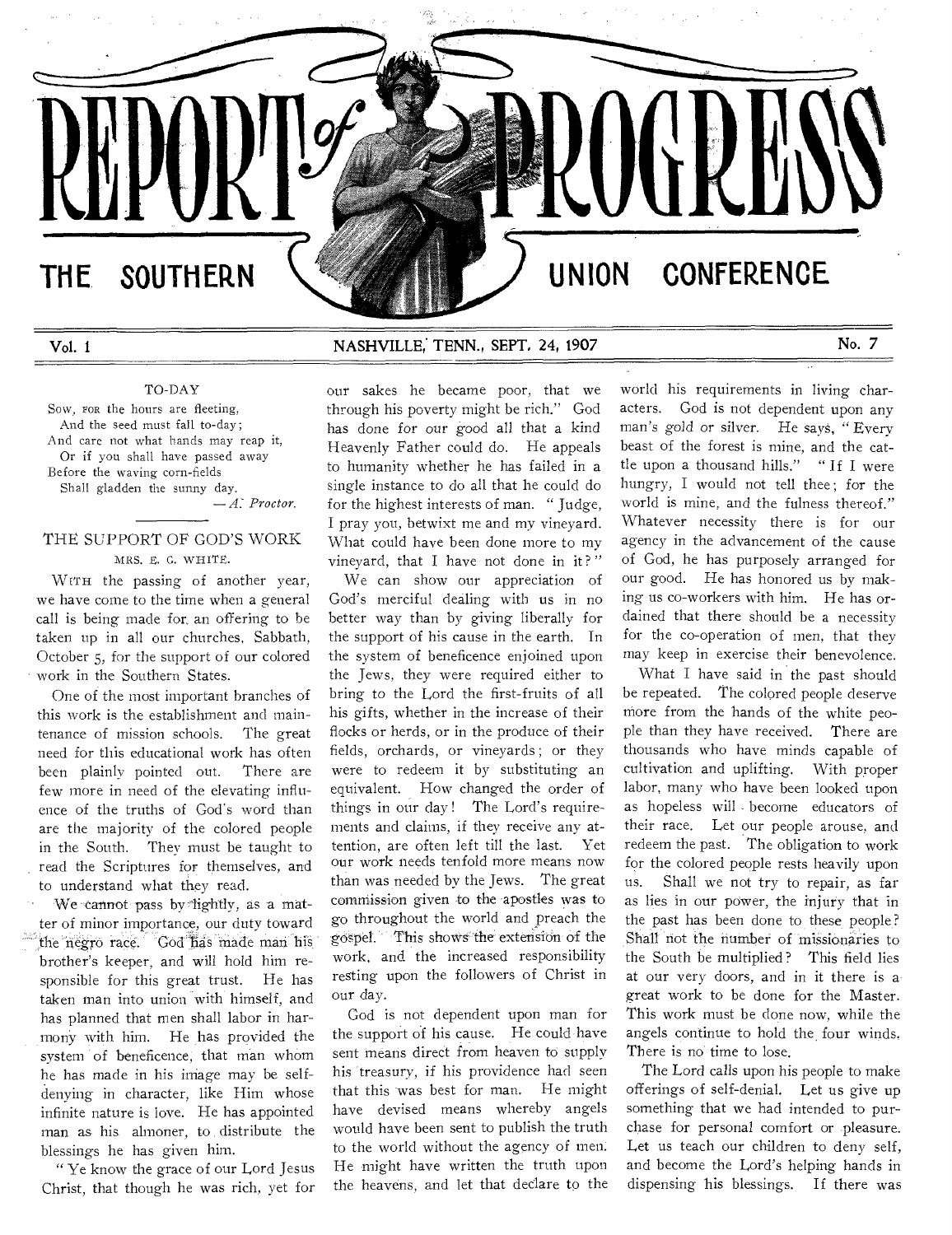the very best facilities we have, the power of God will enable us to reach the multitudes that are starving for the bread of life. ever a time when sacrifices should be made, it is now. Those who have money should understand that now is the time to use it for God. Let us send in our offerings with thanksgiving, and with prayer that the Lord will bless the gifts, and multiply them as he did the food given to the five thousand. If we use

# STAY YOUNG

DEAR BOYS AND GIRLS: There is a sore evil in the world to-day — one that threatens to rob us of all our boys and girls. I have noticed it much of late. Others have observed the same. It is the manifest tendency of the times for our young people to never be boys and girls ! As soon as they have gone a little past the age of babyhood, they seem suddenly to consider themselves adults. That delightful period of human existence known as youth seems to be regarded as undesirable, and to be abbreviated and brought into the least possible time. What more beautiful sight could be desired than to behold the boy, though he be two or three inches taller than his mother, engaging in the pleasant pastime of a good old-fashioned romp with younger brothers and sisters, with father and mother also participating? What more delightful than to see the girl just budding into womanhood, willing to find her pleasure, not in the giddy whirl of society, but in the common duties and simple pleasures incident to child life?

Life is lived too fast these days. There is a feverish haste, and undignified hurrying on to new experiences, that leaves no time for the preparation necessary to the proper discharge of the new duties assumed so prematurely. Don't be too fast about throwing aside the pleasant privileges of childhood in order to enjoy the greater liberty promised those who are no longer children. Be not over-hasty to cast from you the restraints and restrictions of parental care and authority. All soon enough you will be made to wish for a father's counsel or a mother's loving touch on aching brow as in the days of your care-free childhood.

Ah, my dear boys and girls, remain boys and girls as long as possible !

T. H. J.



## HENDERSON, KY.

ELDER WALTER JONES has been holding a series of meetings at Henderson, Ky., and much good has been accomplished. Two persons were baptized in the Ohio River, Sabbath, September 7.

The Henderson church is the first in the conference to start church-school work this year. Miss Nellie Travis of Graysville; Tenn., is employed as the teacher. Fourteen were enrolled the first day. Bright prospects are before this church, and it is hoped that they will improve every opportunity for the advancement of the cause at that place.

THOS. ROWE.

#### NOTES OF PROGRESS

" 0 GIVE thanks unto the Lord, for he is good; for his mercy endureth forever. Let the redeemed of the Lord say so, whom he bath redeemed from the hand of the enemy." Ps. 107: I, 2.

We have been asking the Lord to revive the missionary spirit in our midst, to raise up workers to scatter the printed page, and he has answered our prayers, and stands ready to do much more for us when we properly relate ourselves to him.

Now here in North Carolina we have many things for which to give thanks unto the Lord. I wish to mention a few of these, that others may rejoice with us.

The Lord has blessed us in health and strength, so that during the conference year now passed not one of our canvassers has been laid upon a sick bed.

In this conference we are blessed with open doors to receive our good books, and plenty of territory ready to be worked.

Quite recently four consecrated workers have joined our canvassers' band, and are now actively engaged in the work.

During our recent camp-meeting, the canvassing work received more attention than at any other camp-meeting that I ever attended. We had one period each day, in the large tent. This, it seems to me, was very proper; for the Lord tells us that there is no work more important than the canvassing work.

Our book work here is steadily growing, as will be seen from the following figures: $\overline{-}$ 

Value of books sold in  $1905$ .......\$1,362.00 Value of books sold in  $1906$ ....... 2,009.00 Value of books sold in  $1907$ ....... 3,860.00

This is for each conference year, which ends June 3o. These figures represent not orders taken, but books delivered. This means that we distributed sixty thousand more pages of precious truth in 1907 than in 1906.

While this is far below what we ought to be doing, yet to know that the work is steadily growing is encouraging, and is a source of gratitude to our heavenly Father.

Our good camp-meeting is now in the past, and we have well begun on another conference year. Let us each one press earnestly on to greater victories, with a determination to make it the most successful year of our -lives.

As success attends our efforts, let us ever  $remember the words recorded in Ps.  $115:1$  :$ " Not unto us, 0 Lord, not unto us, but unto thy name give glory, for thy mercy, and for<br>thy truth's sake." Horace G. MILLER. HORACE G. MILLER.

### FIELD NOTES FROM NORTH CARO-LINA

OUR North Carolina camp-meeting is past. It is expected that others will report the business of the conference. I will mention here some points of special interest.

We had ideal grounds, well shaded and pleasant, far enough removed from the city so that we, were not disturbed by the city life. These grounds were given us to use free. The<br>weather was all that could be desired. We weather was all that could be desired. were favored in many ways by the citizens of Thomasville. Chairs were furnished free by the school board; and the use of our lumber was donated, our only expense being transportation to and from the grounds. We feel that God has given us favor with the people.

The interest among the people continues. Brother Crawford and myself stay to continue the work. Already six have signified their intention of walking in the light. We are very desirous of getting these and others well rooted in the truth. The attendance is not now very large, but is constant.

Dr. Albert Carey, assisted by Professor Beech and others, labored for the young people. Two meetings were held daily, and were well attended, not only by the young people of the camp, but also by the young of the neighborhood.

A good spirit of unity and earnestness prevailed. On each Sabbath of the meeting, revival services were held, and almost every one in the camp reconsecrated himself to the finishing of the work. As the tender, melting Spirit took possession of hearts, wrongs were confessed and forsaken, old misunderstandings were healed, and brotherly love prevailed. I was specially rejoiced to see some who had for some time carried a self-imposed burden of darkness go free in the Lord. As the solemn messages from the Lord were read, all seemed to feel truly that time is too short now to be wasted in trifling with petty jealousies and strife.

Elder Butler spoke of the present status of the \$t5o,000 fund, and our people did what they could, and will continue to lift until the work is done. The matter of our old " Object Lesson" account was considered, and definite plans were adopted to wipe out the present debt.

The camp dining-tent was well patronized, and not without good reason. Brother Killen and Sister Hunter, with their faithful helpers, did much to make our meeting a success.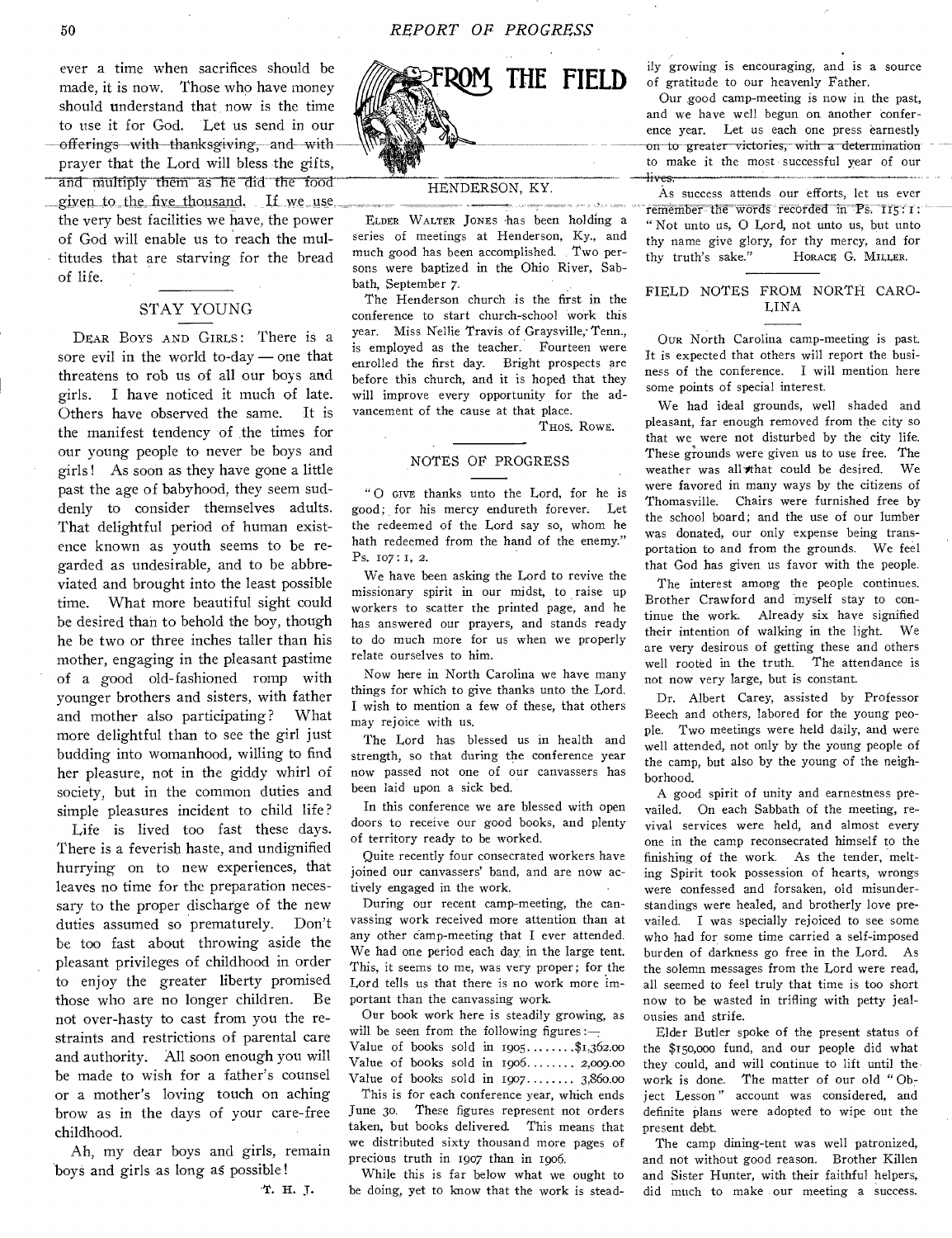Good, healthful food tastefully prepared plays no unimportant part in the spiritual progress of such a gathering. The laborers from abroad were Elders Butler, Spicer, Parmele, and Van Kirk. All of our local workers were present.

Our brethren went back to their homes refreshed and with their hearts enlarged. On the last day of the meeting, four candidates were baptized. Others will receive baptism on returning home.

As we enter the work of the new conference year, it is with hope and courage, and the conviction that this is to be a year of progress, though doubtless also one of severe conflict.

#### *Later,*

SINCE our camp-meeting at Thomasville, I have been holding meetings to follow up the interest here awakened. It is a long, hard pull with many perplexing conditions. Any one who has remained on the ground at the close of a camp-meeting knows that as one by one the brethren of the camp fade from view, an indescribable feeling of depression comes, from which it is difficult to rally. The people who have been attending the service; from the neighborhood also feel the depression, and many times their interest wanes, and their faces are not seen at the subsequent meetings.

Dr. Albert Carey staid a few days to help, and his presence was much appreciated; but later other duties called him away. Brethren Killen and Crawford went to Stovall with their tent, and thus I was finally left entirely alone. But the Lord has been a very present help.

There were a few days when it seemed that it was not of any use to continue. The attendance dropped down to six or eight who were specially interested; and yet for the sake of these few it was felt that some effort should be made. A special program was arranged, covering a week, and bills were printed announcing the same. This resulted in increasing the attendance somewhat, though it has never been large since camp-meeting. *Now*  it averages about forty listeners. Many acknowledge the truth, but seem powerless to obey. I long for more of the power of God, that I might "compel them to come in."

Good reports come from the tent at Stovall. A healthy interest seems to be developing.

Following the camp-meeting, Elder Armstrong held a week's meeting at Greenboro for Greenboro church No. 2, with others who came in from other points. The believers there were much encouraged and strengthened.

Though I had planned to close the effort here about September 22, yet at this writing (September 19) I do not see my way clear to do so. The time to stick to a work is when it is pulling hard. If abandoned when trembling in the balance, souls may fail to decide, and resting down, they lose their interest and anxiety •and finally all love for the truth. May the powers of darkness be beaten back, and the light of the glorious truth of God burst through the clouds of sin, error, superstition, and indifference,  $T. H. J.$ 

#### HALCOM, KY.

IT is a pleasure to give a brief report of the work done in Elliott Co., Ky., this year.

Through reading the *Watchman,* sent by the missionary society at Graysville, Tenn., quite an interest was aroused at this place. Later a call came to the conference for ministerial help. After carefully considering the matter, it was thought best to send some one to finish the work our beloved paper had started.

The writer came to this place May 8, and commenced to hold meetings in a schoolhouse which was offered him. The meetings were continued each night for about eight weeks, and a goodly number commenced to keep the Sabbath and follow in other lines of duty as the light was shown them.

We are laying plans to build a church house, and hope within two months, by God's prospering hand being over us, to have it completed. We have received some help from the brethren and sisters in different parts of the Southern Union Conference. This has been highly appreciated by us, who are not able to bear the burden by ourselves. We all feel to praise God that there are those of like precious faith who love one another and desire to help others. The donations which have been received are appreciated; others will be appreciated just as highly.

We are glad to report between twelve and twenty who are in harmony with this truth, all because God impressed the missionary society with the importance of sending his great truth out to this people. To his name be all the honor and praise. May God impress all churches in every place with the importance of establishing missionary centers; and may the old-time tract society work be speedily revived. M. E. EMERSON.

# AN INDIVIDUAL REPORT

OUR good camp-meeting is now in the past. and a new year, with all its privileges, oppor-<br>tunities, and blessings, is before us. "The tunities, and blessings, is before us. Lord hath done great things for us, whereof we are glad."

A portion of the year I was out of the state, and later spent one month among lonely Sabbath-keepers, and cooking for those attending the canvassers' institute. I have also had the privilege of making 226 visits, 968 calls, selling 865 papers and distributing 656, besides taking 3o subscriptions to the *Watchman* and 15 to the *Messenger.* Missionary letters'written, io8; readings held, 6o; pages sold or loaned, 7,424.

Two ministers each gave me a yearly subscription to the *Watchman;* later each bought a book. At one place I sold a paper and held Bible readings, and since January the mother and grandmother have been rejoicing in the truth. They have written and sent literature to relatives living in another state, and now they write that these also are keeping the Sabbath.

I am so happy to have a part in the closing work. I greatly desire to be more faithful, and consecrated daily to the Master's service. Not by might nor by power, but only by the

Spirit of God will the work be done. Come, sisters of North Carolina, let us take heed to the words of the Master found in Rom. 13: II, 12. Let us seek to make the coming years the best. There is joy in the Master's service. MOLLIE MILLER.

*Gastonia, N. C.* 

#### SPARTANBURG, S. C.

THOSE who have so kindly contributed to the Spartanburg church fund in answer to the appeals which appeared in the *Watchman*  will be interested to know that half of the total amount needed is already paid with interest, and we have in the treasury about one third of the amount needed to meet the next \$200 note, which is due October 8.

We believe the Lord is working for us, and hope to be able to meet the notes as they become due.

Our camp-meeting closed Sunday evening. We were privileged to have with us Elders G. I. Butler, W. A. Spicer, R. W. Parmele and Dr. Parmele, and Professors Van Kirk and Blake; also Brother Miller, state agent for North Carolina, spent a few days with us. We all enjoyed the blessing of God under their ministry.

During the camp we were organized into a conference with Elder R. T. Nash as president. We trust the organization will, with the Lord's help and his Holy Spirit's presence, make us more efficient soul-winners in the third angel's message.

Some not of our faith, but who are studying for themselves, camped with us on the ground part of the time. We hope to see them soon decide for God and his comandrnents and government, having it written in their hearts by the Holy Spirit.

Monday morning, August 19, after the camp had broken, Brother Nash called all who were present together for a workers' meeting, and read to us instruction found in Vol. 6, page 73, and to our glad surprise at least fourteen were found willing to remain, some at a sacrifice, and continue the meeting, still keeping seven tents standing, and making a very good camp-meeting appearance.

Brother and Sister Martins of California arrived at this juncture, and their timely help was much appreciated, as Sister Martins is a trained nurse as well as a Bible worker, and her talks and demonstrations of- treatments were received with the deepest interest,

The self-sacrificing effort of our brethren and sisters has been honored of the Lord, and night after night from twenty to thirty interested ones have lingered after the meeting to inquire and get more light on the subjects presented. It has been truly inspiring to see the Lord work. As the workers have visited, read, and prayed with these interested ones, the Lord has come very near, and our own souls have been watered. Our brethren and sisters who have enjoyed this precious experience are very happy in the Lord, and would not have missed it for anything. We have tasted how good it is to follow the Lord's instruction implicitly. Six have decided to keep the command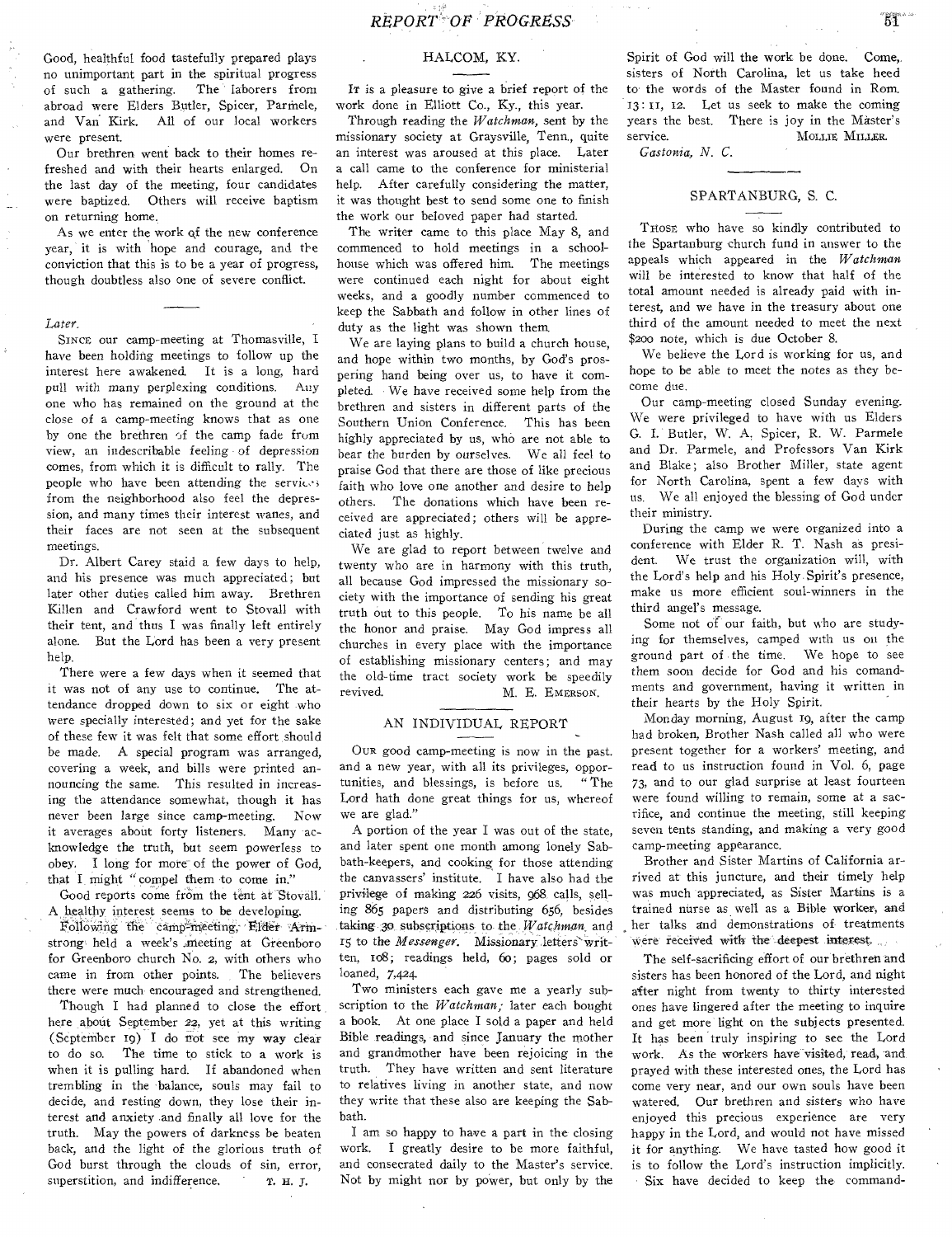ments of God and the faith of Jesus, and many more are studying, some trembling in the balance. Pray for them, and us too, that wisdom may be given to lead to right decision.

Brethren Nash, Crothers, and Carey are conducting the meeting, which may last about one week longer. - - ELIZABETH MCHUGH,

*120 Seay St., Spartanburg, S. C.* 

#### THE BURDEN OF REVIVING THE MIS-SIONARY WORK

THE burden of reviving this important work should rest upon every one of us and upon every church in America.

One important item of the revival of home missionary work is the proper organization of the tract society. It should have its officers, and these should be appointed by the church.

We should have a leader to see that every meeting is held on time, and that a proper program is supplied each week, and of such a nature that it must be instructive and educating. Then comes the librarian, whose duty it is to see that every one brings in a report to the meeting, and to distribute and collect from the members the weekly missionary report blanks. If this is done each week, it will soon deeply impress the members with the great importance of home missionary work and with its proper place in the service and work of the church. They should also attend to the distribution of the reading matter, the *Watchman* and tracts, and receive moneys, both donations and collections.

Then comes the reporting secretary. He or she should be there to get all information regarding the meetings that are being held, and be so fully alive that the reports will be filled with the pith of the reports given, making them an encouragement to those that are somewhat timid, but wish to say something, and will when they hear the good reports of our secretary read from week to week. The eyes of the librarian and secretary should be interested as well as their ears and thoughts.

Then we have the work of the four secretaries of the four departments : the Foreign Missions, the Home Missions, the Health and Temperance, and Religious Liberty. These four branches of the work should be so in touch with one another, that it is almost impossible to know where one begins and the other leaves off. The study of foreign fields, and the giving of our means to them, has a reflex action on our attitude toward the home field. It therefore helps to stimulate a greater interest in the home missionary field and work. When our members see the great unwarned regions beyond, it creates in their hearts the desire to hasten the finishing of the work in the home lands, that all the energy and means of God's people may be spent in spreading the message in the great beyond.

Perhaps the chief corner-stone of home missionary work is the weekly missionary meeting proper, where old and young meet together to wrap papers, write missionary letters, and relate to each other, while wrapping and, addressing, the previous experiences of the week. The best prayer-meetings I ever attended were those which immediately followed this working meeting, if I may so call it. The ones that were held in New Zealand also at the Washington Training College in Washington, D. C., were among some of thebest. No better testimonies have ever been heard than those in which the speaker is able to relate actual experiences in home missionary work during the preceding week. The re= establishment in any church of the weekly missionary prayer-meeting invariably inaugurates a new era in church missionary work.

Another great help in the fostering of missionary activity is the frequent holding of general missionary conventions. It is more advantageods, less expensive, and better all around to hold union meetings in which the interests of the home missionary society work and the work of the Young People's Society are combined. At these conventions in which two or more churches usually participate, many helpful ideas are interchanged, missionary service, however, being the keynote.

Again, we have the work of the church school pupils. These little ones, and indeed the older pupils also, are included. The excellent work of our church schools forms an important element in the revival of this branch of the cause. Thousands of periodicals and small books are sold by the children, tracts are given away, and reading racks kept filled. It it sometimes the case that the zeal and courageous work of these little ones so puts to shame the older ones who may be neglecting their duties as to cause a complete revolution for the better in the adult missionary society. So let our little missionary workers be allowed the privilege of bringing their reports to the missionary meeting, or giving them to their teacher. In either case let us have reports from them, because I firmly believe this work is pleasing to God, and that the angels are reporting this part of the work too.

As in all other aggressive work, the most inspiring feature of it all is the promptness and eager desire with which the rank and file of our people spring into line at the first call of the leaders who are actually at work themselves.

" This present condition of weakness must not continue. Well-organized work must be done in the churches, that their members may understand how to impart the light to others and thus strengthen their faith and increase their knowledge. As they impart that which they have received from God, they will be confirmed in the faith. A working church is a living church. We are built up as living stones, and every stone is to emit light. Every Christian is compared to a precious stone that catches the glory of God and reflects it."

Let us bear in mind that, however much we may talk of facilities for doing this great work, however earnestly we may devise means and every, good effort and method, however perfect our organization and system-all of which is profitable and needful — yet, if we have not the life of God within, if we have not the necessary consecration and faith, our endeavors will all be in vain. Our greatest need is that revival which follows the baptism of the Holy Spirit — a baptism given only on condition that the gift be used in his service. M. H. TUXFORD.

## FREE SAMPLE PAGES OF THE NEW \_\_CHURCH— *S* CH OOL \_READERS

THAT the new church school readers - True Education Readers Nos. One, Two, and Three — are appreciated is evident from the fact that almost 4,00o copies have been ordered to date. To those who have examined these readers this is no surprise because of the following facts :—

I. The first three of this series put the child in possession of a complete key to the English language.

2. They also include all the work in language, spelling, Bible, nature study, and physiology that need to be taught up to and including the third grade, or school year.

3. They are attractively and helpfully illustrated.

4. They are admirably adapted to home study.

5. And above all else, they familiarize the child with the most important Bible truths.

The other numbers of this series,-there are seven in all, one for each of the first seven grades or school years,— are not yet ready, but it is hoped they will be this year.

#### *Representative Opinions.*

Here are the opinions of a few of our leading educators as to the value of this series :—

Frederick Griggs, Chairman Educational Department, General Conference, says: "From the examination we have been able to give to the readers, we feel no hesitation in most heartily recommending them. We believe that the series, when it is fully published, will be not only thoroughly pedagogical, but will be most highly valuable in the way of truth teaching."

C. C. Lewis, President Union College, says : "I was very much pleased indeed to receive a copy of the True Education Second Reader, and to read your letter in regard to it. I will do all I possibly can to aid in the circulation of this series of books. I am glad to know that there are to be seven in the series — one for each grade. I believe that this will be a great help to our church schools throughout the world."

Prof. J. E. Tenney, of the Southern Training School, writes: "The copy of the new Educational Reader is at hand. I am *very much pleased with it.* I shall ask our Nashville house to keep these readers in stock, and *shall encourage their use* in all the schools of the Southern field. To my mind, they are the *most perfectly adapted to our school work* of any readers that have been brought to my attention."

Prof. E. D. Sharpe, Normal Director Pacific Union College, says: "After having examined the True Education Readers Nos. 1, and 2, I take pleasure in stating that I consider them, as far as matter and arrangement, to be first-class, and for our Christian schools the very best that have been published.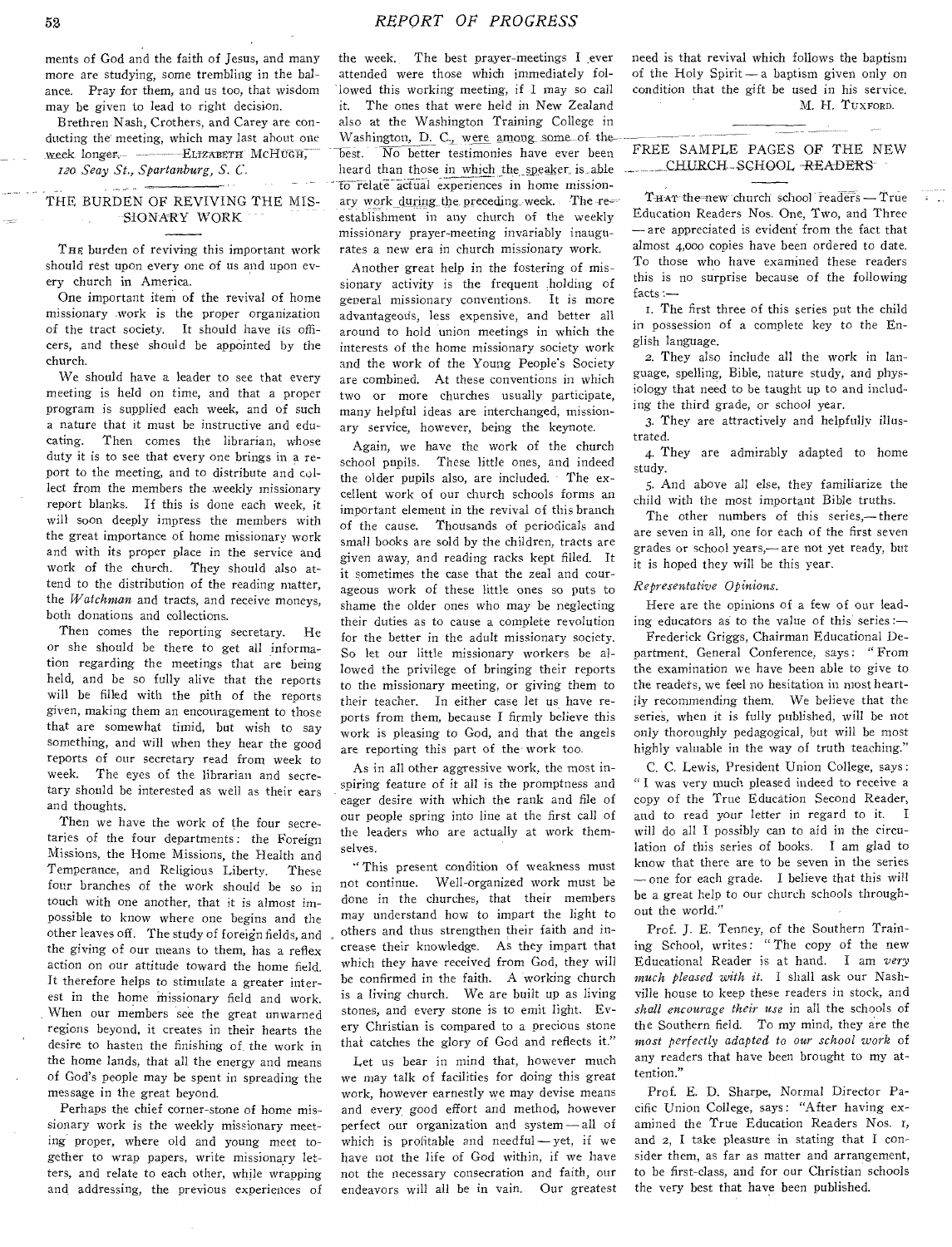" We shall be glad to use them in our Normal Department, and recommend them to any others that may be desirous of securing readers. Wherever I go this coming season, I shall try to interest our people in them. I trust that the Lord may bless you in making these books what they should be, and placing them in the homes of the people."

W. D. Curtis, Educational Secretary of the Lake Union Conference, writes: "I have examined books I and 2 of the True Education Reader Series, and am pleased with the mechanical make-up. They are of a *convenient size,* and seem to be *well bound,* two very important points in text-books for primary grades. The paper is good, the type large and clear, and the illustrations attractive.

" The development, which means much to the teacher, is worthy of more than a passing notice. The phonic, word, and sentence methods are the most natural, and hence most readily grasped by the pupil. His ear is trained by the phonics, and his eye by the word and sentence methods.

" The plan of correlating language, geography, spelling, writing, physiology, Bible nature, and to a certain extent, number work, is one which will be hailed with delight by the overburdened teacher; as at least a partial emancipation from an over-crowded daily program, while the patrons will accept it as an economical feature of the series.

"Another praiseworthy feature of the readers is, the authors, in the selection of subject-matter, have drawn from the true and beautiful in nature and the Bible. This is so far removed from the general plan of the school readers now on the market, which are filled with fairy tales, adventures, and fiction, that the True Education Reader Series occupies a unique position in the field.

" There is no doubt but that they will come into general use in the schools of the Lake Union."

#### *Free Sample Pages.*

If you wish to examine into the plan of the readers more closely ask the Pacific Press Publishing Co., Mountain View, Cal., for free sample pages. They will be sent promptly. *Description and Prices.* 

The books are profusely illustrated and strongly bound in cloth.

No. I contains 204 pages, at 75c., post-paid. No. 2 contains 256 pages, at 75c., post-paid. No. 3 contains 304 pages, at 90c., post-paid. *Where Obtainable.* 

These books may be obtained from any state tract society, or from the Review and Herald Publishing House, the Pacific Press, and the Southern Publishing Association and their branches.

## ELLISVILLE, MISS.

I CAME to this place September 10. At a place four miles south of Ellisville I found a large settlement of colored people. Here there is a Baptist preacher who has accepted the whole truth. He has bidden farewell to whisky, tobacco, and pork. Of course these little gods were his right-hand friends, and

very dear to him, but he saw that in God's word we are told, " Thou shalt have no other gods before me." He desires to obey the Lord; therefore he is willing to put them all away. He has also accepted the tithing system. This man now desires baptism. I believe he can do much for the truth when he gets fully established in it. Pray for him, that the Lord may use him somewhere to glorify himself. THOMAS MURPHY.

#### HOW TO REACH THE BIRMINGHAM, ALA., CAMP-MEETING

FIRST, be determined to attend, and where there is a will there is a way. If you come by the L. & N. Railroad, when you arrive at the depot, walk one block to the corner of 1st Ave. and 20th Street, and take either the Highland Ave. car or Lake View car to the camp-ground. If you come by some other railway to the union depot, take a railroad terminal car, get a transfer of the conductor, and ask him to put you off where you can get either of the above named cars to the camp-ground.

Bring your baggage checks, and hand them to our baggage man at the camp-ground, and he will haul your trunks and baggage both ways at a moderate price. The grounds are high and dry and very pleasantly located, and everything possible will be done for your comfort and happiness. A large corps of outside workers will be present to assist in making the meeting a success, and thorough advertising will be done through the city, and we are hoping for and expecting the largest and best camp-meeting ever held in this conference.

Come, brethren, and enjoy this yearly feast. C. C. WEBSTER.

*1125 N. 17th Street, Birmingham, Ala.* 

#### OUR GREAT NEED AND HOW TO SUPPLY IT

DURING the past summer I have attended eight encampments,— six camp-meetings and two teachers' institutes. At all of these meetings there has been an excellent attendance from the outside. At each place I have felt that I would like to stay and assist in developing the interest, but could not.

In addition to these manifestations of interest to hear'the truth, the hearts of oar brethren who have attended these meetings haVe burned with a desire to have the truth proclaimed to their neighbors. But while the harvest is great, the laborers are few, so many calls have gone unanswered. One great need is more laborers. How shall we supply it? More laborers would mean More expense, and more money would have to be raised to meet this expense. This would make a greater demand upon our churches for funds. But if we had plenty of means, where would we find the laborers? The Southern Union Conference has been trying for a long time to secure more laborers for this field, but has many times been disappointed. So again I ask, How shall this need be supplied?

A minister who is competent to present every phase of the truth clearly, and in a way that will not soon be forgotten, has volunteered his services. To all who will give this minister a proper invitation, a favorable response will be given. Do you want the truth presented to your neighbor? If so, send in your invitation, accompanied by the subscription price of the *Watchman* for each interested neighbor, and you will receive a prompt response.

But you say, "I am not financially able to do that." Then suppose you pursue the following course : You do a little work to prepare the way. (You will be paid in money and blessing for this work.) Then Sister White will present to your neighbors the subject of the " Kingdom of Christ." Elder Daniells will speak to them on " The Work of the Holy Spirit." Elder Spicer, whom many of you have heard at camp-meetings this summer, will show them how the world-wide missionary movement is a sign of the end of all things. Elder G. B. Thompson will tell them of the judgment work that is now going on in heaven. Elder K. C. Russell, whom many of you remember seeing last year, will present " Christ and the Sabbath." Elder Washburn will show that we obtain life and immortality only through Christ. Elder Butler will explain the three messages of Revelation 54. Elder Bollman will show for what we may look,— peace or war. Professor Magan will tell them about Armageddon. Brother L. A. Smith will show what the second coming of Christ means to the faithful, and the writer' of this item will give the order of events in the second coming of Christ, explaining the one thousand years, etc.

Now, dear reader, do you begin to see how to supply that need? All of the above mentioned subjects will be considered in the forthcoming special of the *Watchman.* It will be beautifully illustrated in colors, and will sell readily. Send in your order at once, so no time will be lost.

Nearly all phases of the message in *one paper!* Just think of it! Give it a wide circulation.

Prices as below :—

| Single copy $\dots\dots\dots\dots\dots\dots\dots$ | 10 cents |  |  |  |  |
|---------------------------------------------------|----------|--|--|--|--|
| Quantities less than $\text{roo}$ , each          | 5 cents  |  |  |  |  |
|                                                   |          |  |  |  |  |
|                                                   |          |  |  |  |  |
| Address the Watchman, Nashville, Tenn.            |          |  |  |  |  |
| R. W. PARMELE.                                    |          |  |  |  |  |

#### CUMBERLAND CONFERENCE PRO-CEEDINGS

THE seventh annual session of the Cumberland Conference of Seventh-day Adventists was held August 20- 22, 1907, at Cleveland, Tenn., just preceding the camp-meeting at that place. There were fifty-five delegates present, and some visitors. Three churches were admitted. Eighty-five new Sabbath-keepers were reported, though not all these are as yet members. The present membership in the conference is something over 63o, divided among the (now) twenty-one churches. There are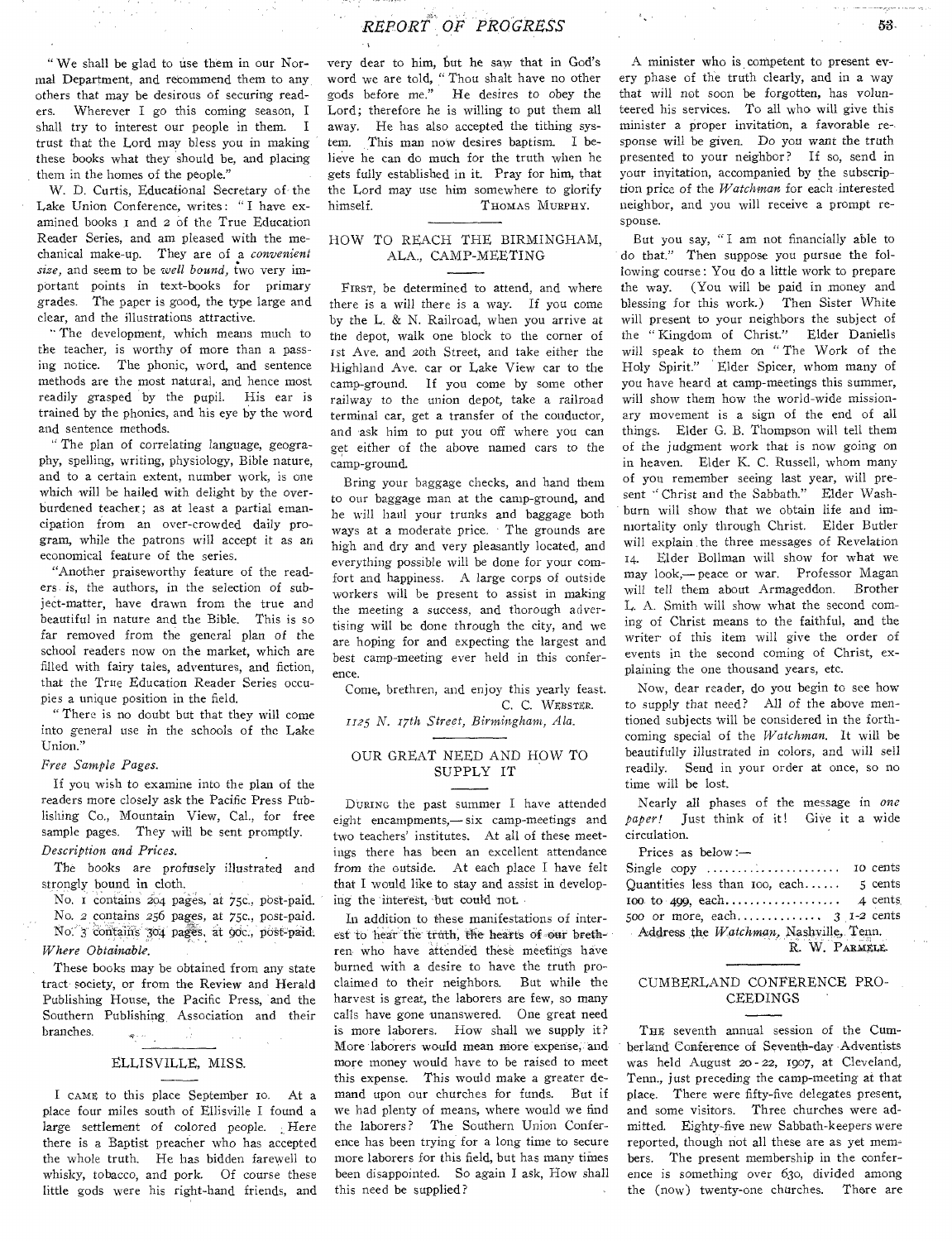also about fifty-five or sixty meeting weekly in seven unorganized companies. There are nine church buildings in this conference with a prospect of three or four more in the near future. There are plans on foot also for run*ning about three new church schools in addi*tion to those which have been conducted heretofore, making altogether one intermediate, five church, and two mission schools with an attendance  $of$  about  $185 -$  There are also twenty-seven Sabbath-schools with a membership of 612, meeting weekly within our boundaries. There are five Young People's societies with a combined membership of 97.

The conference pay-roll includes four ministers and one licentiate, and sometimes four and sometimes five Bible-workers. This includes the paid officers, excepting the secretaries, only one of whom has any considerable employment. Two ministers and two Bible workers devote their entire time to the work among the colored people.

Notwithstanding the generally poor crops in this part of the country, the tithe shows but little decrease during the last eight months, being an average of \$7.47 per member for the eight months, as against \$12.18 per member the previous twelve months.

Other interesting statistics cannot now be given, owing to the fact that few, if any, expected the conference year would be changed to end August 31 instead of December 31 as heretofore. Thus the various departments are not yet prepared with summaries, or with general reports. The conference is doing a good work in the support of two native workers in African missions.

The work of the Young People's societies is growing. Some of the old-fashioned church missionary societies have been revived, and are doing a noble work. We trust there may be more, and that they may greatly increase in usefulness. The medical missionary work is having much prosperity, for which all are thankful. In addition to several individuals working in a private way, there are found in flourishing condition the Sanitarium Treatment Parlors at Knoxville, Tenn., and the Graysville Sanitarium at Graysville, Tenn. The latter is now planning on enlarging their capacity for patients by building a cottage for some of the helpers, and five or six tents are being placed for immediate necessities.

The following officers and committees were unanimously elected for the ensuing year: President, J. F. Pogue; Vice-President, Cyrus Simmons; Executive Committee, J. F. Pogue, Cyrus Simmons, W. W. Williams, S. M. Jacobs, W. L. Bird, A. F. Harrison, A. M. Minnis; Conference and Field Secretary and Agent, E. B. Melendy; Associate Secretary, Mrs. E. B. Melendy; Secretary of Sabbathschools and Young People's work, Mrs. A. F. Harrison; Assistant Secretary of Sabbathschools and Young People's work, Miss Flora Dortch; Religious Liberty Secretary, M. B. Van Kirk; Educational Secretary, E. B. Melendy; Medical Secretary, L. A. Hansen; Assistant Medical Secretary, R. A. Lovell; Treasurer, S. M. Jacobs; Incorporators for Legal Association, the members of the Executive Committee ;Auditors, Ben Auten, H. U. Jacobs, A. D. West, R. A. Lovell, R. L. Williams, A. Schellberg.

The following were granted the indicated papers of recognition, with the understanding that they do not imply conference employment, many being in private and institutional employment, as well as in the employ of the Southern Union Conference: Ministerial cre dentials, J. F. Pogue, W. E. Bird, E. L. Sanford, J. F. Brice, Smith Sharp, R. M. Kilgore, W. W. Williams, Prof. J. E. Tenney, G. H. Baber, Prof. M. B. Van Kirk, Dr. J. E. Caldwell, E. W. Webster, H. W. Pierce, C. G. Howell, Prof. H. *S.* Miller, Dr. 0. C. Godsmark; ministerial licenses, R. A. Lovell, Cyrus Simmons, Milo E. Emerson, A. F. Harrison, L. A. Hansen, Dr. A. J. Hetherington; missionary licenses, Mrs. Clara Russell, Miss Maude Dortch, Mrs. Anna Agee Hall, Miss Minnie Hildebrand, Mrs. A. F. Harrison, L. A. Jacobs, Mrs. Elizabeth Whitman, E. B. Melendy, Mrs. Mettie Lenker, Miss Annie Horning, Mrs. W. W. Williams, *S.* M. Jacobs, Mrs. Anna Hansen, Mrs. A. J. Hetherington, A. M. Minnis.

It was the general opinion that this was one of the best meetings ever held in this conference. Perfect unity prevailed. Truly a spirit of love and regard for the brethren was seen as never before.

Among others, resolutions of acknowledgment were voted to certain citizens of the place, for the free use of land and water for the encampment.

> J. F. Pocug, *President,*  E. B. MELENDY, *Secretary*.

# THE MISSIONARY VOLUNTEER READ-ING COURSE

It is undoubtedly true that few things influence our lives as much as that which we read. This being the case, we at once recognize the importance of reading only the best literature. Especially is this true in youth, the seed-sowing time of life, for we must reap as we sow.

" The mind occupied by commonplace matters only, becomes dwarfed and enfeebled. If never taxed to comprehend grand and farreaching truths, it in time loses the power of growth."-- *Testimonies, Vol. 5, p. 519.* 

The apostle Paul's admonition to the young man Timothy, "Give attendance to reading," comes down the ages to the youth of our time with undiminished force.

For the benefit of our young people, the Missionary Volunteer Department of the General Conference has been asked to conduct a reading course, thus assisting the young in the choice of good books. For this year, the reading course will consist of three books, the first to be studied is " Early Writings," by Mrs. E. G. White. At once, we who have had some experience in this message exclaim, How singularly appropriate that our youth everywhere should now study " Early Writings "! The early experiences and views of this chosen servant of God and the brief history of the great controversy between Christ and Satan,

cannot fail to interest every lover of truth, young or old.

The second book, " Into All the World," by Amos R. Wells, is a work on modern missions, giving a brief description of every land and its people, together with a short biographical sketch of the lives of the leading missionaries to each country. This will be supplemented\_hy the use of\_ the map\_and a general study of our own missions in these lands from the booklet " Outline of Mission Fields."

The third book, " Pastor Hsi, One of China's Christians," by Mrs. Howard Taylor, is an intensely interesting narrative, showing the marvelous working of the power of God in behalf of the Chinese through one of her sons.

This course will be conducted through the *Youth's Instructor,* beginning October 1, and will continue eight months. All who desire to take the course should at once send their names for enrolment to their respective conference young people's Missionary Volunteer secretaries. No tuition is required. The only expense will be the subscription price of the *Instructor* and purchase of the books and map. The *Youth's Instructor* is 75c. per year ; " Early Writings," 75c.; " Into All the World," cloth, 5oc.; paper, 35c.; " Outline of Mission Fields of Seventh-day Adventist Mission Board," free; world map, showing prevailing religions, 15 x 27 in., 45c., mounted 65c.; " Pastor Hsi," cloth \$1.00, paper soc. Examinations will be sent out at the close of each book, and all who satisfactorily complete the course will be granted a certificate by the Young People's Missionary Volunteer Department.

Among the young people in the Southern Union Conference there ought to be a great many who would avail themselves of the benefits of this reading course. To those who long for an education, but cannot go to one of our schools, I would say, By all means embrace this opportunity for home culture.

Parents, interest your children in taking this course. In the place of the light reading that is a curse to the world, give them this that will be a blessing. There is but a short time until the course begins. Will you not decide now to take it, and begin at once to arrange for it? Some one has remarked, " If you allow yourself to rest satisfied with present attainments, however respectable they may be, your mental garments will soon look threadbare." Franklin said, " He who empties his purse into his head, puts it where no man can take it away from him. An investment in knowledge always pays the best interest."

Order your books and map of the Southern Publishing Association, 24th Ave. North, Nashville, Tenn., and send your name for enrolment to your Conference Missionary Volunteer secretary.

Mrs. METTIE S. LENKER.

#### THE ALABAMA CONFERENCE AND CAMP-MEETING

WE have secured a beautiful grove high and dry, directly on the car line, in South Highlands, Birmingham. We trust that all our people who can possibly do so are planning to attend this important meeting. Let each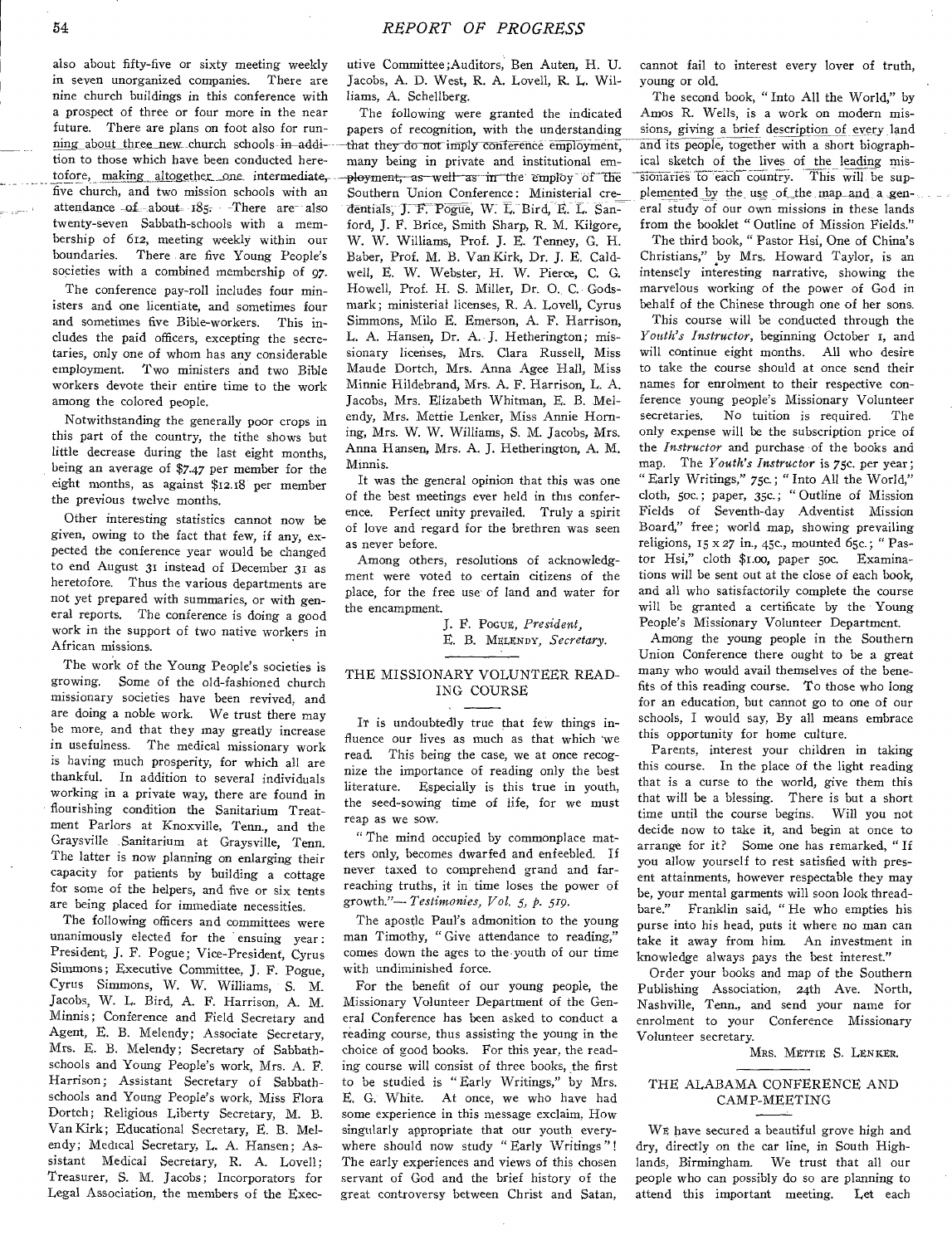church select its delegates, one for each organization, and one for each additional fifteen members, and see that they are at the meeting on time. We have made arrangements with one of our brethren to haul all freight and baggage at a very low price. Bedsteads, springs, chairs, etc., can be rented. Bring plenty of bedding, wraps, etc., to make yourselves comfortable. Write to Elder C. C. Webster, 1125 N. 17th Street, Birmingham, Ala., a few days before you leave, telling him what line you are coming over and what time you will arrive, and some one will meet you at the train.

The daily program will be as follows :-

vassing, colporter, and church work daily. This will be an important meeting. Come and enjoy the feast.

#### A. J. HAYSMER.

REPORT OF THE YOUNG PEOPLE'S AND SABBATH-SCHOOL CONVENTION

THE Report of the Young People's and Sabbath-School Convention, held at Mt. Vernon, Ohio, July 10 - 21, should be in the hands of every one who has to do with the Young People's or Sabbath-school work or is in any way interested in these departments.

The mighty forward movement on the lines of young people's work will surely be an inspiration to those who read the report. The solidity of the foundation on which it is built gives us confidence in the superstructure.

Secure a copy and read it, that as the work of God advances, we may each advance with it. The papers which were read, the most of which are here given, together with the recommendations passed, will be a great help to those engaged in either of these departments of work.

Order at once before the edition is exhausted, of the Southern Publishing Association, 24th Ave. North, Nashville, Tenn. Price ten cents.

MRS. METTIE S. LENKER.

#### WHAT MIGHT BE

- "If all the lamps that might be were lighted, And should steadily blaze in a line, Wide over the land and the ocean
	- What a girdle of glory would shine!
- How all the dark places would brighten! How the mists would roll up and away!
- How the earth would laugh out in her gladness,
	- To hail the millennial day!"

# *REPORT OF PROGRESS*

#### **CANVASSING REPORT**

**Of the S. U. C. for Two Weeks Ending Aug. 23, 1907** 

| NAME                                                             | Name o. Hours'<br>Book | Work           | Total<br>Value                                           | Value B'ks<br>Deliver ed      |
|------------------------------------------------------------------|------------------------|----------------|----------------------------------------------------------|-------------------------------|
| ALABAMA CONFERENCE                                               |                        |                |                                                          |                               |
| O A PriegerCKBS                                                  |                        | 84             | 96 50                                                    | 11 75                         |
| W H Waite I wk                                                   |                        |                |                                                          |                               |
| $\ldots \ldots \ldots$ CK FB NTP<br>$\rm c\;c$<br>$Howell$ $B&R$ |                        | бI<br>57       | 54550                                                    | 59 00                         |
| $R$ I Keate $CK$ BS                                              |                        | 76             | 116 60                                                   | 150                           |
| Chas A Griffithsofp CK                                           |                        | 60             | 30 92                                                    |                               |
| J<br>F Crichlow I wk. . sofP<br>L W Dortch 1wkck misc            |                        | 30             | 25 00                                                    |                               |
| Robt Cook I wk. . CK NTP                                         |                        | 37<br>31       | 27 25                                                    | 155 00<br>50<br>1             |
| CUMBERLAND CONFERENCE                                            |                        |                |                                                          |                               |
| M J Webercc                                                      |                        | 22             | 20 25                                                    | 350                           |
| Creed Taylor ck                                                  |                        | 84             | 32 60                                                    |                               |
| A K BakerBR&B<br>L S MelendyCK NTP                               |                        | 95<br>38       | 162 00<br>21<br>50                                       | 3795                          |
| Bertha Adkisson I wk BFL                                         |                        | 24             | $\begin{smallmatrix} 5 & 25 \\ 8 & 50 \end{smallmatrix}$ | 4 50                          |
| J A Caldwell 1 wk.ck NTP                                         |                        | 5              |                                                          | 3 25                          |
| LDVanVoorhis I wk<br>$\ldots \ldots \ldots$ . BFI, NTP           |                        | 18             |                                                          | 67 75                         |
| W J Pooreck                                                      |                        | 15             | 22 00                                                    |                               |
| FLORIDA CONFERENCE                                               |                        |                |                                                          |                               |
| W A RobisonCK                                                    |                        | 59             | 8 25                                                     | II 50                         |
| C M Tuckercc<br>E C Dettweilerck                                 |                        |                | 8 00                                                     | 11.00                         |
| т<br>H Dobb MISC                                                 |                        | 42<br>50       | 575                                                      | 17 10<br>12 00                |
| <b>GEORGIA CONFERENCE</b>                                        |                        |                |                                                          |                               |
| A L Manous 1 wkcĸ                                                |                        | 25             | 45 50                                                    |                               |
| Mrs A L ManousD&R                                                |                        | 17             | 14 00                                                    | 3 00                          |
| J                                                                |                        | 60             | 103<br>50                                                | 450                           |
| E R Buttoncx<br>Mrs E R Buttonck                                 |                        | 35<br>32       | 102<br>75<br>64 00                                       | п<br>50<br>I 00               |
| L E Hamiltonck                                                   |                        | 56             | 63<br>50                                                 | 23 00                         |
| $Counter$ $c$ $K$<br>H<br>F                                      |                        | 17             | 8<br>50                                                  | 4 00                          |
| LOUISIANA CONFERENCE                                             |                        |                |                                                          |                               |
| C L CollisonD&R BR BS                                            |                        | 60<br>35       | 24 25<br>36 25                                           | 24 25                         |
| Wm J Eckerle 1 wk BR CK<br>Jas H AndersonCK                      |                        | 60             | 74 00                                                    | 33 75                         |
| G S Rogers I wkD&R                                               |                        | 34             | 40 00                                                    | 14 25                         |
| Edwin BoothCK<br>I.<br>$T$ Reynolds $1 \le k \ldots BR$          |                        | 22<br>26       | 21 00<br>45 00                                           |                               |
| J P Campbell I wk. sofp                                          |                        |                |                                                          | 9250                          |
| Ethel Row I wkcx                                                 |                        |                | 50                                                       | $\frac{5}{8}$ $\frac{50}{00}$ |
| Daisy L Berry 1 wk CK<br>MISSISSIPPI CONFERENCE                  |                        | 12             | 50                                                       |                               |
| R E Putney Iwk NTP BIBLE                                         |                        | 37             | 20 65                                                    |                               |
| Mrs S.E. Richardson Iwk BR                                       |                        | 12             | 30 00                                                    | 30 00                         |
| NORTH CAROLINA                                                   |                        |                | CONFERENCE                                               |                               |
| Ira Young 1 wkCK                                                 |                        | 32             | 14 75                                                    | 19 75                         |
| $Wm$ A Butlersofp<br>O B Newtonck                                |                        | 28<br>26       | 45 00                                                    |                               |
| H G Miller 1 wkck                                                |                        | $\overline{7}$ | 31 00                                                    | 31<br>$\infty$<br>16 25       |
| Viola Graham BFL                                                 |                        | 30             | 15 50                                                    | 13 00                         |
| Bertha Graham 1 wkcx                                             | . CK                   | 20<br>īΙ       | 4 00                                                     | 55<br>oo<br>17                |
| SOUTH CAROLINA                                                   |                        |                | 325<br>CONFERENCE                                        | 50                            |
| F A Evans 1 wksofp                                               |                        | 17             |                                                          | 39 25                         |
| Mrs E A Wing 1 wk ck                                             |                        | 9              |                                                          | 925                           |
| J B Rise 1 wkCK D&R                                              |                        | 20             | 17.90                                                    | 5<br>90                       |
| Mrs H B Gallion I wk CK<br>S H Swingle 1 wksofp                  |                        | 17<br>15       | 955                                                      | 15 55<br>4700                 |
| TENNESSEE RIVER                                                  |                        |                | CONFERENCE                                               |                               |
| R H Hazleton 4 wksD&R                                            |                        | 73             | 106 25                                                   | 49 00                         |
| W R Hanson 1 wkD&R                                               |                        | 10             | 12 50                                                    | 50<br>3                       |
| W $\Gamma$ Dawson I wk. . MISC<br>DollieH Callender Iwk D&R      |                        | 25<br>32       | 5 00<br>41 00                                            | 15 00                         |
| JТ<br>Eaton I wkD&R                                              |                        | 16             | 24 80                                                    | 1950                          |
|                                                                  | RECAPITULATION         |                |                                                          |                               |
| Alabama Conference                                               |                        | 436            | 350 77                                                   | 228 75                        |
| Cumberland Conference<br>Florida Conference                      |                        | 301            | 28 I<br>10<br>22 00                                      | 116 95<br>51.<br>60           |
| Georgia Conference                                               |                        | 151<br>2.12    | 401 75                                                   | 47 00                         |
| Louisiana Conference                                             |                        | 249            | 50<br>241                                                | 178 25                        |
| Mississippi Conference<br>North Carolina Conf                    |                        | -49            | 50 65                                                    | 30 00                         |
| South Carolina Conf                                              |                        | 154<br>78      | 113<br>50<br>27<br>45                                    | 152 50<br>106 95              |
| Tennessee River Conf                                             |                        | 156            | 189<br>-55                                               | 87<br>oo                      |
| Grand total $\dots\dots$                                         |                        | 1,816 1,878    | 27                                                       | 999 00                        |

#### **For Two Weeks Ending Sept. 6, 1907**

ALABAMA CONFERENCE

*56* 

| ue B'ks<br>eliver ed                                     | L W DortchCK MISC<br>R.<br>I.<br>KeateCKBS<br>WH Waite 1 wkGC NTP | 42<br>98<br>25 | 122 50<br>80 75<br>21 00 | 4 00<br>103 50<br>10 00 |
|----------------------------------------------------------|-------------------------------------------------------------------|----------------|--------------------------|-------------------------|
| 11 75                                                    | O A PriegerCKBS<br>С<br>D Wolff 4 wksck BS 229                    | 81             | 52 25<br>158 50          | 56 92<br>34 00          |
| 59 00                                                    | Chas A Griffithsofp                                               | 64             | 61 00                    |                         |
|                                                          | CUMBERLAND CONFERENCE                                             |                |                          |                         |
| 150                                                      | W J Pooreck<br>M J Weber GC GP<br>A K BakerBR BIBLES              | 38<br>56<br>75 | 52 50<br>7625<br>123 00  | 3 00                    |
| 55 00<br>I 50                                            | J A Caldwell I wk<br>$, \ldots \ldots \ldots \ldots$ GC NTP GA    | 36             | 25 00                    | 25 00                   |
| 3 50                                                     | FLORIDA CONFERENCE                                                |                |                          |                         |
|                                                          | E C Dettweiler 3 wksck                                            | 25             | 425                      | 24 30                   |
|                                                          | T H Dobb I wkMISC                                                 | 50             |                          | II 00                   |
| 37 95<br>4 50                                            | R A HighsmithD&R MISC<br>W A Robinsonck                           | 98             | 74 20                    | 6<br>30                 |
| 325                                                      | C M Tucker I wkGC                                                 | 59             | 25 00                    | 34 10<br>1650           |
| 67 75                                                    | GEORGIA CONFERENCE                                                |                |                          |                         |
|                                                          | Mrs A L ManousD&R                                                 | 6              |                          | II 00                   |
|                                                          | Mrs E R ButtonCK                                                  | 16             | 40 00                    | 40 00                   |
| 11 50                                                    | E R Button D&R CK                                                 | 45             | 144 25                   | 144 75                  |
| $11 \cdot 00$                                            | J<br>L E Hamiltonck                                               | 35             | 1475                     | 40 00                   |
| 17 10<br>12 00                                           | H F Courter 1 wk CK                                               | 10<br>- 8      | 300<br>100               | 19 25<br>625            |
|                                                          | A L Manous I wkCK                                                 | 2              |                          | 4 00                    |
|                                                          | LOUISIANA CONFERENCE                                              |                |                          |                         |
| 3 00                                                     | I T Reynolds I wkBR                                               | 48             |                          | 170 00                  |
| 450<br>II 50                                             | $CL$ Collison $D$ &R BR BS                                        | 97             | 14 00                    | 14 00                   |
| I 00                                                     | A B CheekBR CK<br>G S Rogers I wk. . D&R GC                       | 97<br>30       | 91 00                    | 3 00                    |
| 23 00                                                    | Wm J Eckerle 1 wk.BR CK                                           | 37             | 35 00<br>71 50           | 99 00                   |
| 4 00                                                     | Jas Anderson CK                                                   | 78             | 112 70                   | 7 00                    |
|                                                          | Edwin Booth $\dots\dots$                                          | 13             | II 00                    |                         |
| 24 25                                                    | NORTH CAROLINA                                                    |                | CONFERENCE               |                         |
| 33 75                                                    | Viola GrahamBFL<br>Wm H Brownck sofp                              | 32<br>55       | 18 00<br>63 75           | 550                     |
| 14 25                                                    | W E Laniersofp                                                    | 75             | 60 oo                    | 31 25                   |
|                                                          | O B Newton 1 wk CK SofP                                           | 30             | 15 75                    | 45 00                   |
| 92 50                                                    | H G Miller I wk. MISC<br>$-$ CK                                   | 6<br>51        | 2 2 5<br>53 75           | 5 25<br>28 25           |
| $\begin{smallmatrix} 5 & 50 \\ 8 & 00 \end{smallmatrix}$ | Ira Young ck                                                      | 82             | 19 25                    | 550                     |
|                                                          | Bertha Graham cĸ                                                  | 32             | 28 75                    | I25                     |
|                                                          | SOUTH CAROLINA CONFERENCE                                         |                |                          |                         |
| 30 00                                                    | H B Gallionck                                                     | 82             | 8025                     | 19 25                   |
|                                                          | Mrs H B GallionCK 52 71 05 7 15<br>J B Rise ck                    | 59             | 45 95                    | 13 95                   |
| 1975                                                     | W A<br>$Smith$ $CK$                                               | 48             | 2885                     | 12 50                   |
| 31 00                                                    | $D$ M $Smith$ $CK$                                                | 51             | 46 50                    | 5 10                    |
| 16 25                                                    | C L Belue I wkCK GP<br>W P Darnell I wkck                         | 30<br>38       | 150<br>54 50             | 73 00<br>750            |
| 13 00<br>55 00                                           | Chas A Griffith I wk. SofP                                        | 14             | 14 00                    |                         |
| 1750                                                     | F A Evans I wkck                                                  | 25             | 35 00                    | 425                     |
|                                                          | W C Rahn 1 wkcx<br>H Martin I wkCKGP                              | 29<br>22       | 51 00<br>38 00           | 7 50<br>2 00            |
| 39 25                                                    | Mrs H Martin twk CK GP                                            | 18             | 10 75                    | 50                      |
| 925<br>5 90                                              | TENNESSEE RIVER CONFERENCE                                        |                |                          |                         |
| 15 55                                                    | Moore $\dots, p_{\&R}$<br>Mamie                                   | 39             | 52,75                    | 1 25                    |
| 47 00                                                    | Dollie H Callender 1 wk                                           |                |                          | 0.00                    |
|                                                          | . D&R<br>W R Hanson I wkD&R                                       | 27<br>10       | 34 50<br>32 75           |                         |
| 49 00<br>350                                             | H Hazleton D&R<br>R.                                              | 55             | 35 50                    | 57 50                   |
| 15 00                                                    | W T Dawson I wk BR NTP<br>W J Keele BS MISC                       | 19<br>75       | 34 75<br>108 35          | 5.00<br>15 OO           |
|                                                          | J T Eaton 1 wkD&R                                                 | 41             | 44 30                    | 5 30                    |
| 1950                                                     | Richard Hook SrMISC                                               | <sub>60</sub>  | 5385                     | 53 85                   |
| 228 75                                                   | RECAPITULATION                                                    |                |                          |                         |
| 116 95                                                   | Alabama Conference 539                                            |                | 496 00                   | 20842                   |
| $51\,60$                                                 | Cumberland Conference 205<br>Florida Conference 232               |                | 276 75<br>103 45         | 28 00<br>82 20          |
| 47 00<br>178 25                                          | Georgia Conference II2                                            |                | 203 00                   | 265 25                  |
| 30 00                                                    | Louisiana Conference 400                                          |                | 335 20                   | 293 00                  |
| 15250                                                    | North Carolina Conf 363<br>South Carolina Conf 468                |                | 251 50<br>477 35         | 122 75<br>79 60         |
| 106 95<br>-87.00                                         | Tennessee River Conf 332 396 75                                   |                |                          | 146 90                  |
| 999 00                                                   | Grand Total  2,651 2,540 00 1,226 12                              |                |                          |                         |